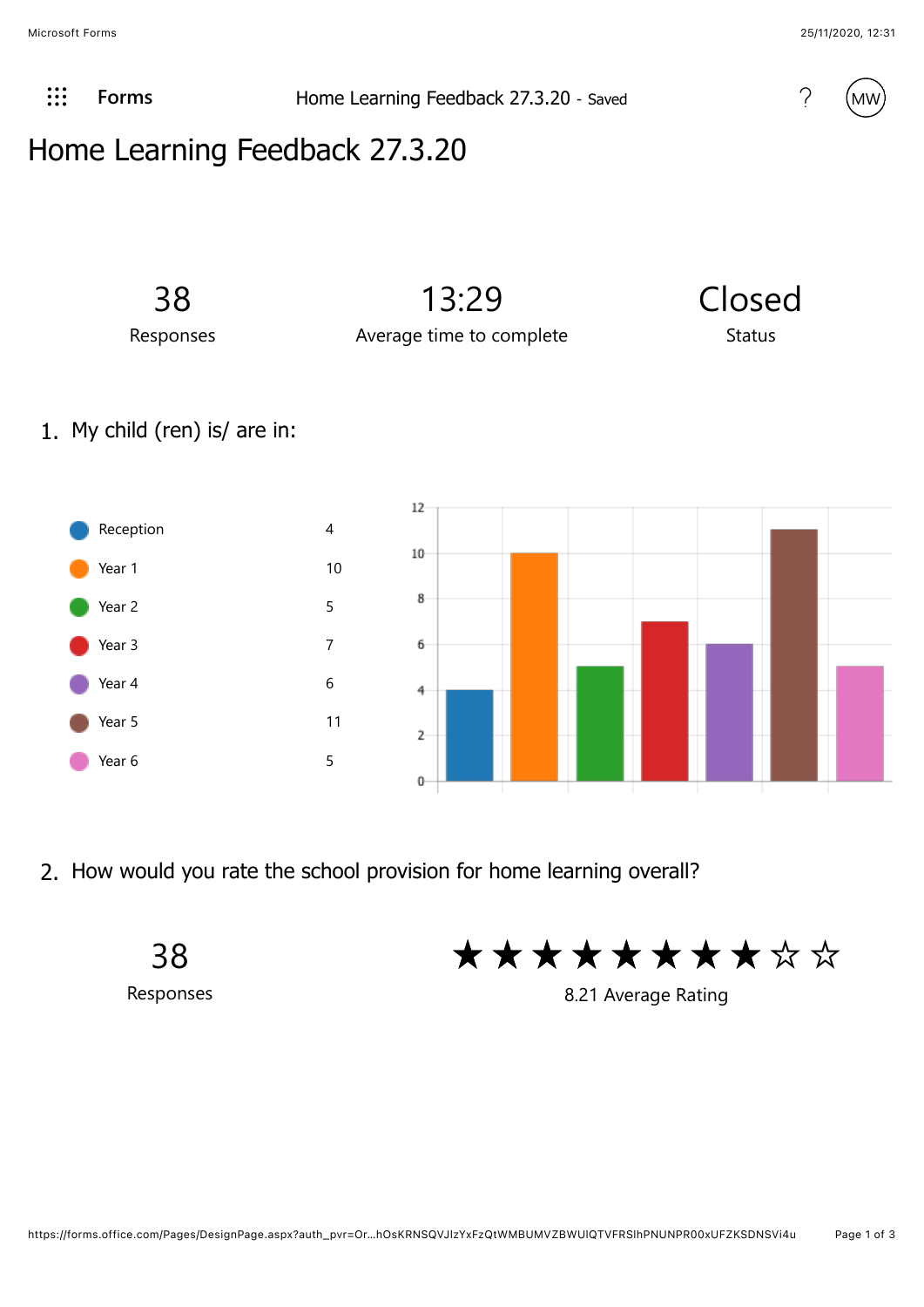## 3. Why have you given the rating in question 2?



4. Is the amount and type of home learning:



5. To what extent do you feel that the online learning provided by the school is supporting your children's learning?





6. Please tell us what is working well at home for you and your child: